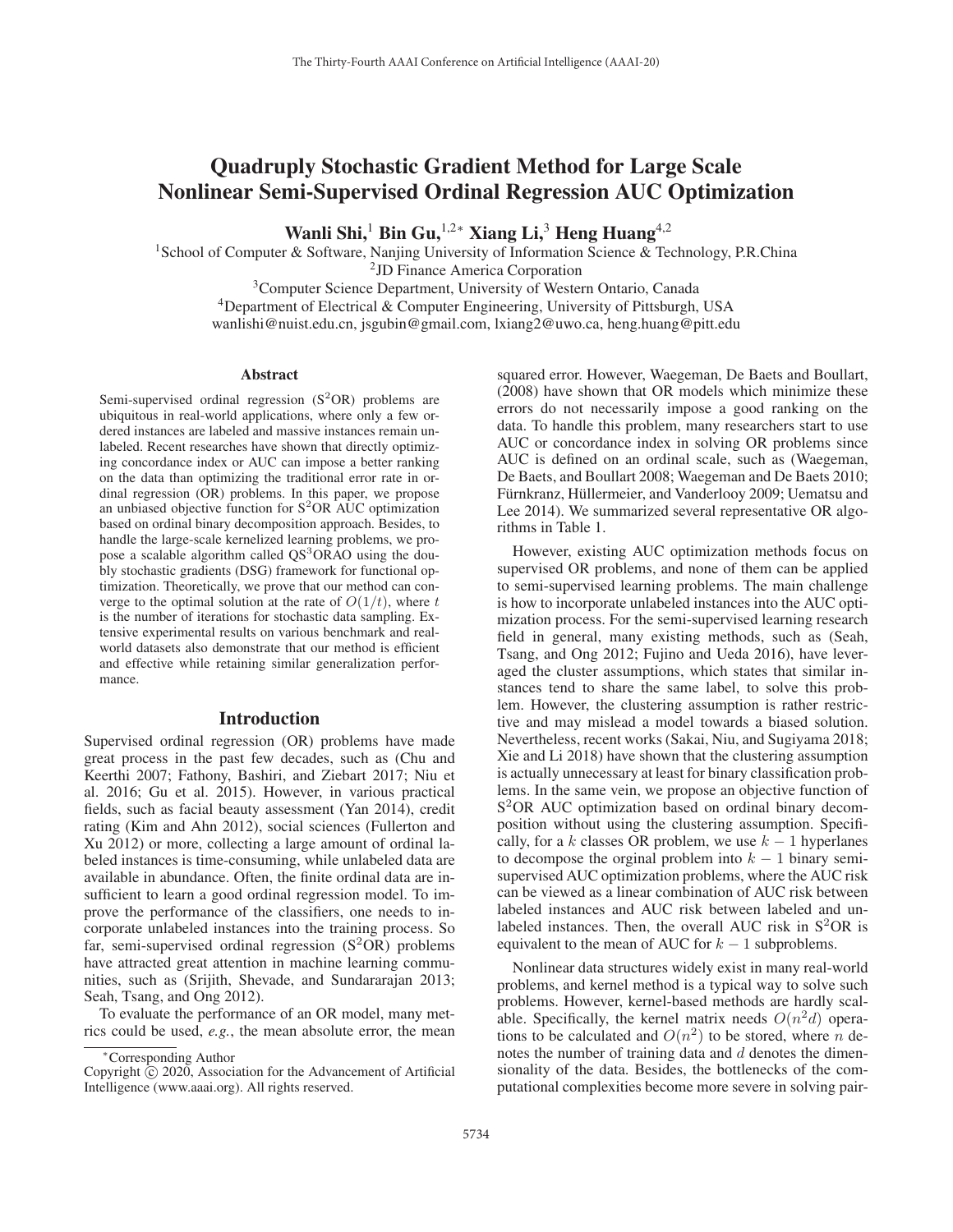Table 1: Several representative OR algorithms. (D denotes the number of random features, k denotes the number of classes, n denotes the number of training samples, and  $t$  denotes number of iterations.)

| Learning setting | Algorithm            | Reference               | AUC            | Computational complexity | Space complexity |
|------------------|----------------------|-------------------------|----------------|--------------------------|------------------|
| Supervised       | <b>ALOR</b>          | Fathony et al, (2017)   | N <sub>0</sub> | $O(n^3)$                 | $O(n^2)$         |
|                  | <b>SVOREX</b>        | Chu et al, (2007)       | N <sub>0</sub> | $O(n^3)$                 | $O(n^2)$         |
|                  | VUS                  | Waegeman et al, (2008)  | Yes            | $O(n^3)$                 | $O(n^2)$         |
|                  | MultiRank            | Uematsu and Lee, (2014) | Yes            | $O(n^3)$                 | $O(n^2)$         |
| Semi-supervised  | <b>TOR</b>           | Seah et al, (2012)      | N <sub>0</sub> | $O(n^3)$                 | $O(n^2)$         |
|                  | <b>SSORERM</b>       | (Tsuchiya et al. 2019)  | N <sub>0</sub> | $O(n^3)$                 | $O(n^2)$         |
|                  | <b>SSGPOR</b>        | Srijith et al, (2013)   | N <sub>0</sub> | $> O(n^3)$               | $O(n^2)$         |
|                  | ManifoldOR           | Liu et al, (2011)       | N <sub>0</sub> | $O(n^3)$                 | $O(n^2)$         |
|                  | QS <sup>3</sup> ORAO | Ours                    | Yes            | $O(Dt^2)$                | O(Dn)            |
|                  |                      |                         |                |                          |                  |

wise learning problems such as AUC optimization. In addition, as required by AUC computation, the OR learning problem needs to be decomposed into several binary classification sub-problems, which further increases the problem size and computational complexity. Thus, the new challenge is how to scale up kernel-based  $S^2OR$  AUC optimization.

Recently, Dai et al, (2014) proposed doubly stochastic gradient (DSG) method to scale up kernel-based algorithms. Specifically, in each iteration, DSG randomly samples a data instance and its random features to compute the doubly stochastic functional gradient, and then the model function can be updated by using this gradient. However, the original DSG cannot be applied to solve the kernel-based  $S^2OR$ AUC optimization. On the one hand, optimizing AUC is a pairwise problem which is much more complicated than the pointwise problem considered in standard DSG framework. On the other hand,  $S^2OR$  optimization problems need to handle two different types of data, *i.e.,* unlabeled dataset and the datasets of class  $i$ , while standard DSG focuses on minimizing the empirical risk on a single dataset with all data instances labeled.

To address these challenging problems, we introduce multiple sources of randomness. Specifically, we randomly sample a positive instance, a negative instance, an unlabeled instance, and their random features in each subproblem to calculate the approximated stochastic gradients of our objective function in each iteration. Then the ranking function can be iteratively updated. Since we randomly sample instances from four data sources in each subproblem, we denote our method as quadruply stochastic gradient  $S^2OR$  AUC optimization method  $(QS<sup>3</sup>ORAO)$ . Theoretically, we prove that our proposed QS<sup>3</sup>ORAO can converge to the optimal solution at the rate of  $O(1/t)$ . Extensive experimental results on benchmark datasets and real-world datasets also demonstrate that our method is efficient and effective while retaining similar generalization performance.

Contributions. The main contributions of this paper are summarized as follows.

1. We propose an objective function for solving  $S^2OR$  AUC optimization problems in an unbiased manner. To the best of our knowledge, this is the first objective formulation incorporating the unlabeled data into the AUC optimization process in OR problems.

- 2. To optimize the objective function under the kernel learning setting, we propose an efficient and scalable  $S^2OR$ AUC optimization algorithm,  $QS<sup>3</sup>ORAO$ , based on DSG framework.
- 3. We provide the convergence analysis of QS<sup>3</sup>ORAO, which indicates that an ideal  $O(1/t)$  convergence rate is possible under certain mild assumptions.

## Related Works

#### Semi-Supervised Ordinal Regression

In real-world applications, labeled instances are often costly to calibrate or difficult to obtain. This has led to a lot of efforts to study how to make full use of unlabeled data to improve the accuracy of classification, such as (Zhang et al. 2019; Han et al. 2018). Many existing methods incorporate unlabeled instances into learning propose by using various restrictive assumptions. For example, Seah, Tsang and Ong, (2012) proposed TOR based on cluster assumption, where the instances share the same label if there are close to each other. Liu et al, (2011) proposed a semi-supervised OR method, ManifoldOR, based on the assumption that the input data are distributed into a lower-dimensional manifold (Belkin, Niyogi, and Sindhwani 2006). Besides, Srijith et al, (2013) proposed SSGPOR based on the low density separation assumption (Chapelle, Scholkopf, and Zien 2009). We summarized these semi-supervised OR algorithms in Table 1. Note, in our semi-supervised OR AUC method, we do not need these restrictive assumptions.

### Kernel Approximation

Kernel approximation is a common method to scale up kernel-based algorithms, which can be decomposed into two categories. One is data-dependent methods, such as greedy basis selection techniques (Smola and Schölkopf 2000), incomplete Cholesky decomposition (Fine and Scheinberg 2001), Nyström method (Drineas and Mahoney 2005). In order to achieve a low generalization performance, these methods usually need a large amount of training instances to compute a low-rank approximation of the kernel matrix, which may have high memory requriement. Another one is data-independent methods, which directly approximates the kernel function unbiasedly with some basis functions,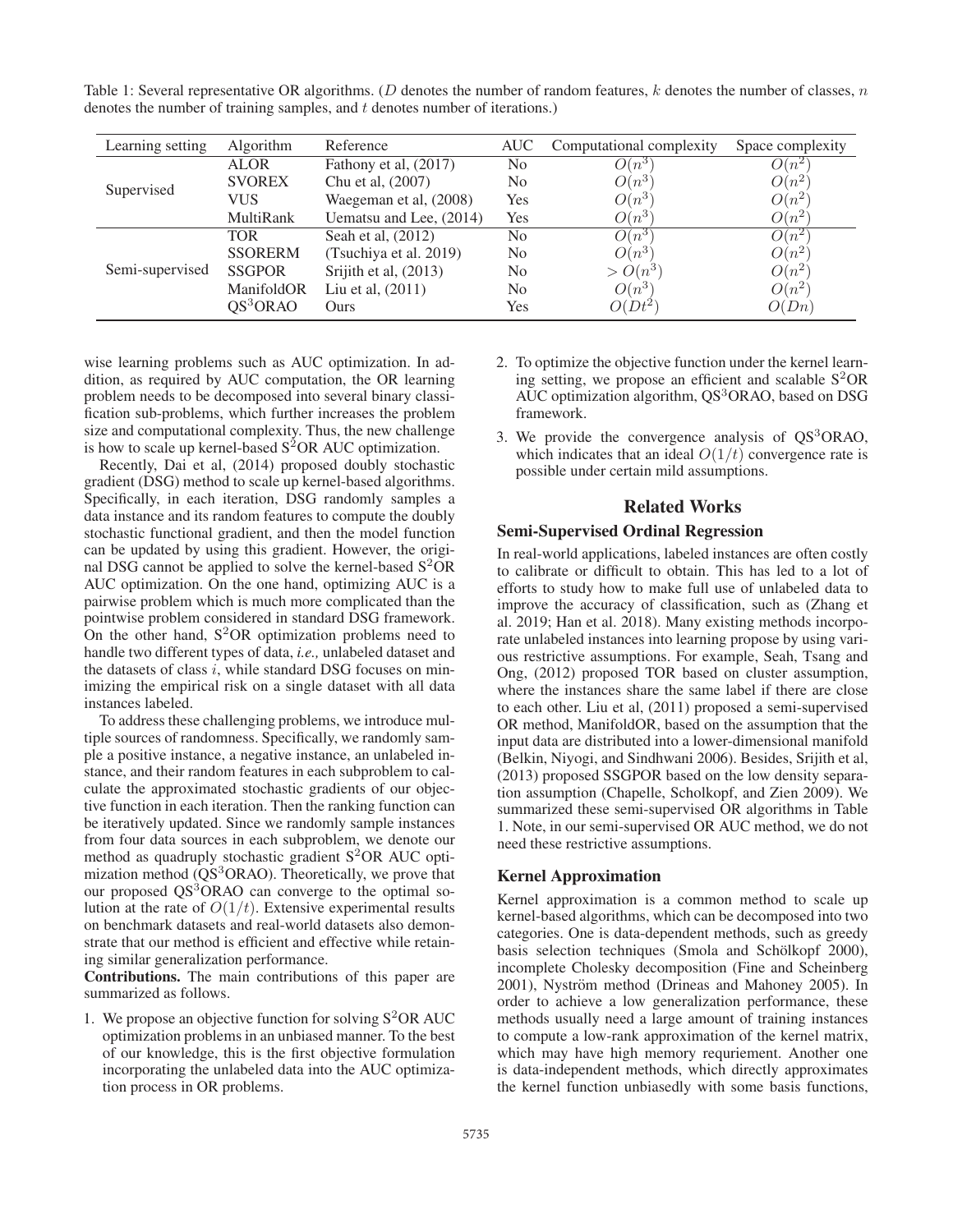such as random Fourier feature (RFF) (Rahimi and Recht 2008). However, RFF method needs to save large amounts of random features. Instead of saving all the random features, Dai et al, (2014) proposed DSG algorithm to use *pseudorandom number generators* to generate the random features on-the-fly, which has been widely used (Shi et al. 2019; Geng et al. 2019; Li et al. 2017). Our method can be viewed as an extension of (Shi et al. 2019). However, OR is much more complicated than binary classification, since OR involves k classes with ordering constraint, while (Shi et al.  $2019$ ) only studies binary classification. How the k ordered classes could be learnt under the DSG framework is a novel and challenging problem. Theoretically, whether and to what extent the convergence property remains true is also a nontrivial problem.

## Preliminaries

In this section, we first give a brief review of the AUC optimization framework in supervised ordinal regression settings, and then we propose our objective function in  $S^2OR$ AUC optimization problems. Finally, we give a brief review of random Fourier features.

## Supervised Ordinal Regression AUC Optimization

Let  $x \in \mathbb{R}^d$  be a d-dimensional data instance and  $y =$  $\{1, \dots, k\}$  be the label of each instance. Let  $p(x, y)$  be the underlying joint distribution density of  $\{x, y\}$ . In supervised OR problems, the labeled datasets of each class can be viewed as drawn from the conditional distributional density  $p(x|y)$  as follows,

$$
\mathcal{D}_j = \{x_i^j\}_{i=1}^{n_j} \sim p(x|y=j), \ j = 1, \cdots, k.
$$

Generally speaking, the vast majority of existing ordinal regression models can be represented as ,

$$
h(x) = \begin{cases} 1, & \text{if } f(x) < b_1 \\ j, & \text{if } b_{j-1} < f(x) < b_j, j = 2, \cdots, k - 1 \\ k, & \text{if } f(x) > b_{k-1} \end{cases}
$$

where  $b_1 < \cdots < b_{k-1}$  denote the thresholds and  $f : \mathbb{R}^d \mapsto$ R is commonly referred as a ranking function (Waegeman, De Baets, and Boullart 2008). The model  $h$  means that we need to consider  $k-1$  parallel hyperplanes,  $f(x)-b_i$ , which decompose the ordinal target variables into  $k-1$  binary classification subproblems. Therefore, the problem of calculating the AUC in OR problems can be transformed to that of calculating AUC in  $k - 1$  binary subproblems.

In binary classification, AUC means the probability that a randomly sampled positive instance receive a higher ranking than a randomly drawn negative instance. Thus, to calculate AUC in  $j$ -th subproblem, we need to define which part is positive. Fortunately, in OR problems, instances can naturally be ranked by their ordinal labels. Therefore, for the  $j$ -th binary classification hyperplane, the first consecutive  $i$  categories,  $1, \dots, j$ , can be regarded as negative, and the rest of the classes,  $j + 1, \dots, k$ , can be regarded as positive. Then we obtain two new datasets as follows,

$$
\mathcal{D}_n^j = \mathcal{D}_1 \cup \cdots \cup \mathcal{D}_j \sim p_-^j = \frac{\sum_{i=1}^j \theta_i p(x|y=i)}{\sum_{i=1}^j \theta_i},
$$

$$
\mathcal{D}_p^j = \mathcal{D}_{j+1} \cup \cdots \cup \mathcal{D}_k \sim p_+^j = \frac{\sum_{i=j+1}^k \theta_i p(x|y=i)}{\sum_{i=j+1}^k \theta_i},
$$

where  $\theta_i$  denotes class prior of each class. Then AUC in each binary subproblem can be calculated by

$$
AUC = 1 - \mathbb{E}_{x_p^j \sim p_+^j} \left[ \mathbb{E}_{x_n^j \sim p_-^j} \left[ l_{01} \left( f(x_p^j), f(x_n^j) \right) \right] \right],
$$

where  $l_{01}(u, v) = \frac{1}{2} (1 - \text{sign}(u - v))$  and  $\mathbb{E}_{x \sim p(\cdot)}$  denotes<br>the expectation over distribution  $p(\cdot)$ . The zero-one loss can the expectation over distribution  $p(\cdot)$ . The zero-one loss can be replaced by squared pairwise loss function  $l_s(u, v)$  =  $(1 - u + v)^2$  (Gao and Zhou 2015; Gao et al. 2013). While in real-world problems, the distribution is unknown and one usually uses the empirical mean to replace the expectation. Thus, the second term can be rewritten as

$$
R_{\rm PN}^j = \mathbb{E}_{x_p^j \in \mathcal{D}_p^j} \left[ \mathbb{E}_{x_n^j \in \mathcal{D}_n^j} \left[ l_{01} \left( f(x_p^j), f(x_n^j) \right) \right] \right], \quad (1)
$$

where  $\mathbb{E}_{x \in \mathcal{D}}$  denotes the empirical mean on the dataset  $\mathcal{D}$ . Equation (1) can be viewed as AUC risk between positive and negative instances. Obviously, maximizing AUC is equivalent to minimizing AUC risk  $R_{\text{PN}}$ .

According to (Waegeman, De Baets, and Boullart 2008), the goal of AUC optimization in OR problems is to train a ranking function  $f$  which can minimize the overall AUC risk of  $k-1$  subproblems,

$$
R_{\alpha} = \frac{1}{k-1} \sum_{j=1}^{k-1} R_{\text{PN}}^j.
$$
 (2)

## Semi-Supervised Ordinal Regression AUC **Optimization**

In semi-supervised OR problems, the unlabeled data can be viewed as drawn from the marginal distribution  $p(x)$  as follows,

$$
\mathcal{D}_u = \{x_i^u\}_{i=1}^{n_u} \sim p(x),\tag{3}
$$

where  $p(x) = \sum_{j=1}^{k} \theta_j p(x|y = j)$ . For the *j*-th subprob-<br>lem, the unlabeled data can be viewed as drawn from distribution  $p^j(x) = \pi^j p^j_+ + (1 - \pi^j) p^j_-,$  where  $\pi^j = \sum_{i=j+1}^k \theta_i$ .<br>The key idea to incorporate the unlabeled instances into

The key idea to incorporate the unlabeled instances into the binary AUC optimization process is to treat the unlabeled instances as negative and then compare them with positive instances; treat them as positive and compare them with negative data (Wang et al. 2015). Thus, the AUC risk  $R_{\text{PU}}^{j}$ between positive and unlabeled instances and the AUC risk  $R_{\text{NU}}^j$  between unlabeled and negative instances can be defined as follow,

$$
R_{\rm PU}^{j} = \mathbb{E}_{x_{p}^{j} \in \mathcal{D}_{p}^{j}} \left[ \mathbb{E}_{x_{u}^{j} \in \mathcal{D}_{u}} \left[ l_{01} \left( f(x_{p}^{j}), f(x_{u}^{j}) \right) \right] \right], \quad (4)
$$

$$
R_{\rm NU}^j = \mathbb{E}_{x_u^j \in \mathcal{D}_u} \left[ \mathbb{E}_{x_n^j \in \mathcal{D}_n^j} \left[ l_{01} \left( f(x_u^j), f(x_n^j) \right) \right] \right], \quad (5)
$$

Xie and Li, (2018) have shown that  $R_{\rm PU}^{j}$  and  $R_{\rm NU}^{j}$  are equivalent to  $R_{\text{PN}}^j$  with a linear transformation as follows,

$$
R_{\rm PN}^j = R_{\rm PU}^j + R_{\rm NU}^j - \frac{1}{2}.
$$
 (6)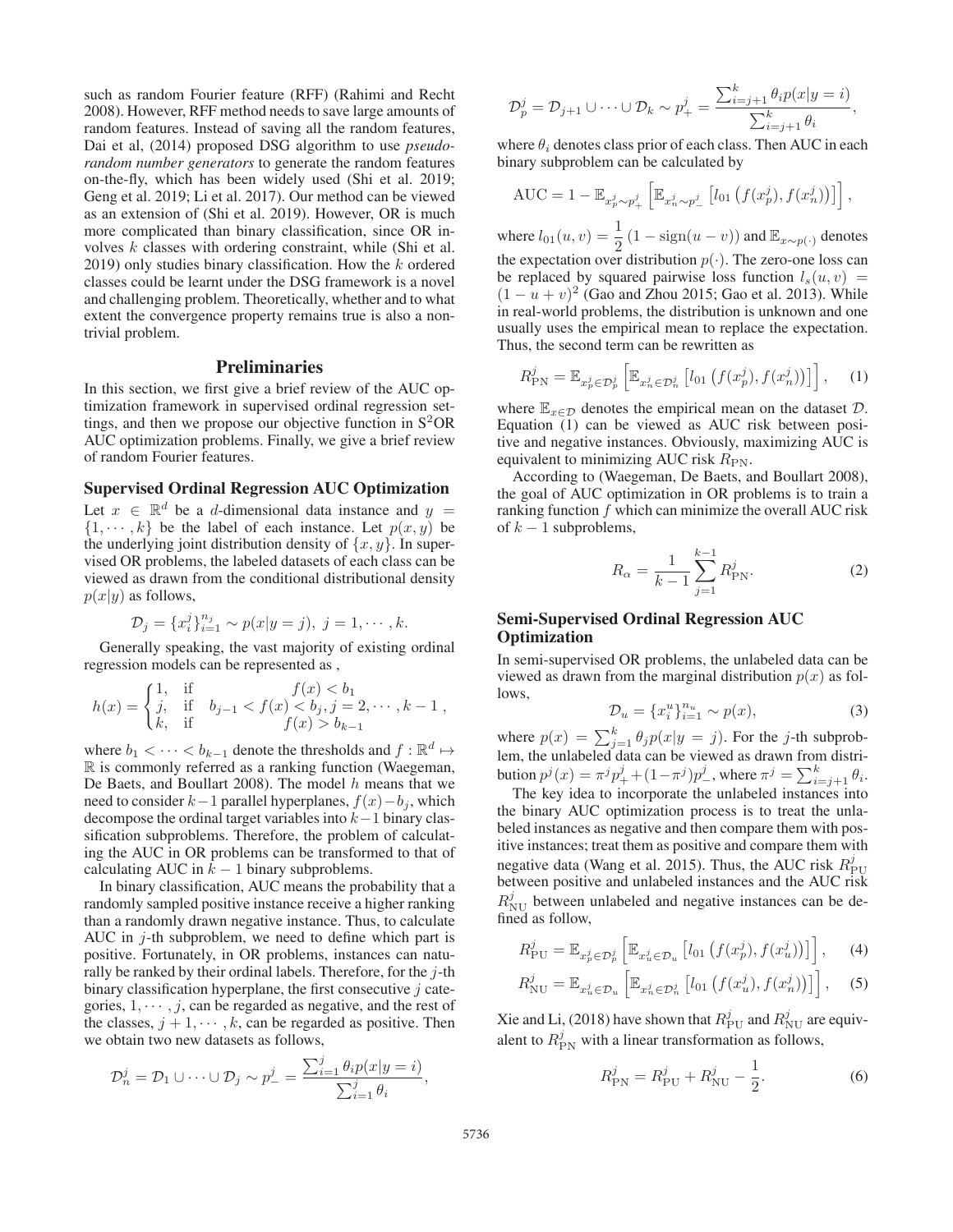Thus, the AUC risk  $R_{\text{PNU}}^j$  for the *j*-th binary semisupervised problem is

$$
R_{\rm PNU}^j = \gamma^j R_{\rm PN}^j + (1 - \gamma^j) \left( R_{\rm PU}^j + R_{\rm NU}^j - \frac{1}{2} \right), \quad (7)
$$

where the first term is the AUC risk computed from the labeled instances only, the second term is an estimation AUC risk using both labeled and unlabeled instances and  $\gamma^{j}$  is trade-off parameter. Similar to Equation (2), the overall AUC risk for the  $k - 1$  hyperplanes in the S<sup>2</sup>OR problem can be formulated as follows,

$$
R_{\mu} = \frac{1}{k-1} \sum_{j=1}^{k-1} R_{\text{PNU}}^{j}.
$$
 (8)

To avoid overfitting caused by directly minimizing Equation (8), a regularization term is usually added as follows,

$$
\mathcal{L}(f) = \frac{\lambda}{2} \| f \|_{\mathcal{H}}^2 + \frac{1}{k-1} \sum_{j=1}^{k-1} R_{\text{PNU}}^j,
$$
(9)

where  $\|\cdot\|_{\mathcal{H}}$  denotes the norm in RKHS  $\mathcal{H}, \lambda > 0$  is regularization parameter .

#### Random Fourier Feature

For any *continuous*, *real-valued*, *symmetric* and *shiftinvariant* kernel function  $k(x, x')$ , according to Bochner<br>Theorem (Rudin 2017) there exists a nonnegative Fourier Theorem (Rudin 2017), there exists a nonnegative Fourier transform function as  $k(x, x') = \int_{\mathbb{R}^d} p(\omega) e^{j\omega^T (x-x')} d\omega$ ,<br>where  $p(w)$  is a density function associated with  $k(x, x')$ where  $p(w)$  is a density function associated with  $k(x, x')$ .<br>The integrand  $e^{jw^T(x-x')}$  can be replaced with  $\cos(x)$ . The integrand  $e^{j\omega^{T}(x-x')}$  can be replaced with  $\cos \omega^{T}(x-x')$  (Rahimi and Recht 2008). Thus the feature man for m x') (Rahimi and Recht 2008). Thus, the feature map for m<br>random features of  $k(x, x')$  can be formulated as follows random features of  $k(x, x')$  can be formulated as follows.

$$
\phi_{\omega}(x) = \sqrt{1/D} [\cos(\omega_1^T x), \cdots, \cos(\omega_m^T x),
$$
  
 
$$
\sin(\omega_1^T x), \cdots, \sin(\omega_m^T x)]^T,
$$

where  $\omega_i$  is randomly sampled according to the density function  $p(\omega)$ . Obviously,  $\phi_{\omega}^T(x)\phi_{\omega}(x')$  is an unbiased estimate of  $k(x, x')$ .

## Quadruply Stochastic Gradient Method

Based on the definition of the ranking function  $f \in \mathcal{H}$ , we can obtain  $\nabla f(x) = k(x, \cdot)$ , and  $\nabla \parallel f \parallel^2_{\mathcal{H}} = 2f$ .<br>To calculate the gradient of objective function, we use the To calculate the gradient of objective function, we use the squared pairwise loss  $l_s(u, v)$  function to replace zero-one loss  $l_{01}(u, v)$ . Then we can obtain the full gradient of our objective function w.r.t.  $f$  as follows,

$$
\nabla \mathcal{L} = \frac{1}{k-1} \sum_{j=1}^{k-1} (\gamma^j \mathbb{E}_{x_p^j \in \mathcal{D}_p^j} [\mathbb{E}_{x_n^j \in \mathcal{D}_n^j} [l'_1(f(x_p^j), f(x_n^j))k(x_p^j, \cdot) \n+ l'_2(f(x_p^j), f(x_n^j))k(x_n^j, \cdot)]] \n+ (1 - \gamma^j) (\mathbb{E}_{x_p^j \in \mathcal{D}_p^j} [\mathbb{E}_{x_u^j \in \mathcal{D}_u} [l'_1(f(x_p^j), f(x_u^j))k(x_p^j, \cdot) \n+ l'_2(f(x_p^j), f(x_u^j))k(x_u^j, \cdot)]] \n+ \mathbb{E}_{x_u^j \in \mathcal{D}_u} [\mathbb{E}_{x_n^j \in \mathcal{D}_n^j} [l'_1(f(x_u^j), f(x_n^j))k(x_u^j, \cdot) \n+ l'_2(f(x_u^j), f(x_n^j))k(x_n^j, \cdot)]])) + \lambda f
$$

where  $l'_1(u, v)$  denotes the derivative of  $l_s(u, v)$  w.r.t. the first aroument in the functional space  $l'_2(u, v)$  denotes the first argument in the functional space,  $l'_2(u, v)$  denotes the derivative of  $l_1(u, v)$  w r t the second argument in the funcderivative of  $l_s(u, v)$  w.r.t. the second argument in the functional space.

#### Stochastic Functional Gradients

Directly calculating the full gradient is time-consuming. In order to reduce the computational complexity, we update the ranking function using a quadruply stochastic framework. For each subproblem, we randomly sample a positive instance  $x_p^j$  from  $\mathcal{D}_p^j$ , a negative instance  $x_n^j$  from  $\mathcal{D}_n^j$  and an unlabeled instance  $x_u$  from  $\mathcal{D}_u$  in each iteration.

For convenience, we use  $l_i^j$ ,  $i = 1, \dots, 6$ , to denote the abbreviation of  $l'_1(f(x_p^j), f(x_n^j)), l'_2(f(x_p^j), f(x_n^j)),$ <br>  $l'_1(f(x_1^j), f(x_1^j)) = l'_1(f(x_1^j), f(x_1^j), f(x_1^j))$  $l'_1(f(x_p^j), f(x_u^j)), \quad l'_2(f(x_p^j), f(x_u^j)), \quad l'_1(f(x_u^j), f(x_u^j)),$ <br> $l'_1(f(x_u^j), f(x_u^j)), \quad l'_2(f(x_u^j), f(x_u^j)),$ <br> $l'_2(f(x_u^j), f(x_u^j)), \quad l'_3(f(x_u^j), f(x_u^j)),$  $l'_2(f(x_u^j), f(x_u^j))$  in j-th subproblem, respectively. Then the stochastic gradient of Equation (8) w.r.t. f. can be calculated stochastic gradient of Equation  $(8)$  w.r.t  $f$  can be calculated by using these random instances,

$$
\xi(\cdot) = \frac{1}{k-1} \sum_{j=1}^{k-1} (\gamma^j (l_1^j k(x_p^j, \cdot) + l_2^j k(x_n^j, \cdot)) + (1 - \gamma^j)(l_3^j k(x_p^j, \cdot) + l_4^j k(x_n^j, \cdot)) + l_5^j k(x_n^j, \cdot) + l_6^j k(x_n^j, \cdot)))
$$
(10)

#### Kernel Approximation

When calculating the gradient  $\xi(\cdot)$ , we still need to calculate the kernel matrix. In order to further reduce the complexity, we introduce random Fourier features into gradient  $\xi(\cdot)$ . Then we can obtain the following approximated gradient,

$$
\zeta(\cdot) = \frac{1}{k-1} \sum_{j=1}^{k-1} (\gamma^j (l_1^j \phi_\omega(x_p^j) \phi_\omega(\cdot) + l_2^j \phi_\omega(x_n^j) \phi_\omega(\cdot)) \n+ (1 - \gamma^j) (l_3^j \phi_\omega(x_p^j) \phi_\omega(\cdot) + l_4^j \phi_\omega(x_u^j) \phi_\omega(x) \n+ l_5^j \phi_\omega(x_u^j) \phi_\omega(\cdot) + l_6^j \phi_\omega(x_n^j) \phi_\omega(\cdot)))
$$
\n(11)

Obviously, we have  $\xi(\cdot) = \mathbb{E}_{\omega}[\zeta(\cdot)]$ . Besides, since four sources of randomness of each subproblem,  $x_n^j$ ,  $x_n^j$ ,  $x_n^j$ ,  $\omega$ , are involved in calculating gradient  $\zeta(\cdot)$ , we can denote the approximated gradient  $\zeta(\cdot)$  as quadruply stochastic functional gradient.

#### Update Rules

For convenience, we denote the function value as  $h(x)$  while using the real gradient  $\xi(\cdot)$ , and  $f(x)$  while using the approximated gradient  $\zeta(\cdot)$ . Obviously,  $h(x)$  is always in the RKHS  $H$  while  $f(x)$  may be outside  $H$ . We give the update rules of  $h(\cdot)$  as follows,

$$
h_{t+1}(\cdot) = h_t(\cdot) - \eta_t \nabla \mathcal{L}(h) = \sum_{i=1}^t a_t^i \xi^i(\cdot), \quad \forall \ t > 1
$$

where  $\eta_t$  denotes the step size in t-th iteration,  $a_t^i$  =  $-\eta_t \prod_{j=i+1}^t (1 - \eta_j \lambda)$  and  $h_0^1(\cdot) = 0$ .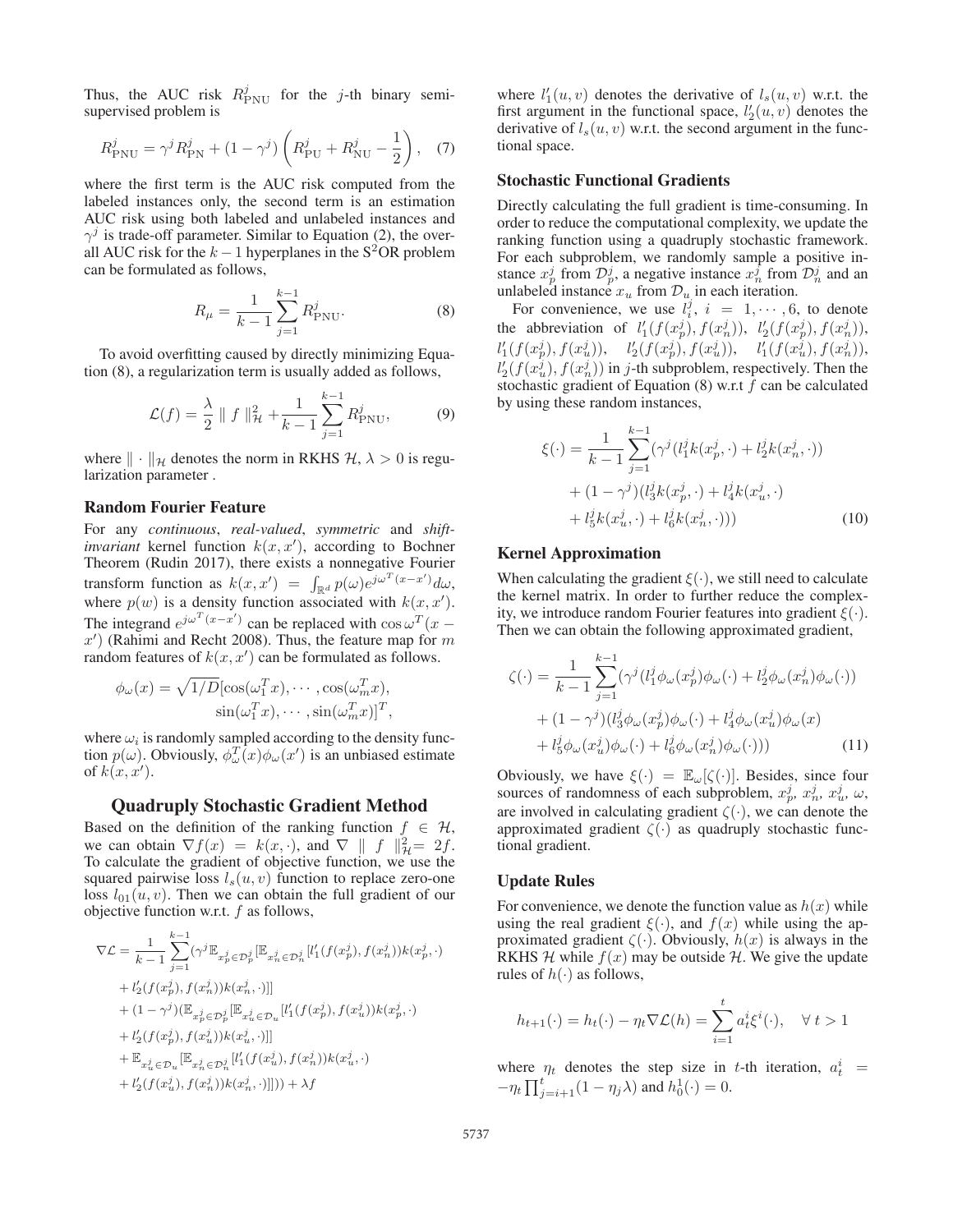Since  $\zeta(\cdot)$  is an unbiased estimate of  $\xi(\cdot)$ , they have the similar update rules. Thus, the update rule by using  $\zeta_i(\cdot)$  is

$$
f_{t+1}(\cdot) = f_t(\cdot) - \eta_t \nabla \mathcal{L}(f) = \sum_{i=1}^t a_t^i \zeta^i(\cdot), \quad \forall \ t > 1
$$

where  $f_0^1(\cdot) = 0$ .<br>In order to im-

In order to implement the algorithm in a computer program, we introduce sequences of constantly-changing coefficients  $\{\alpha_i\}_{i=1}^t$ . Then the update rules can be rewritten as

$$
f(x) = \sum_{i=1}^{t} \alpha_i \phi_{\omega}(x),
$$
\n
$$
\alpha_i = -\frac{\eta_i}{k-1} \sum_{j=1}^{k-1} (\gamma^j (l_1^j \phi_w(x_p^j) + l_2^j \phi_w(x_n^j))
$$
\n
$$
+ (1 - \gamma^j) (l_3^j \phi_w(x_p^j) + l_4^j \phi_w(x_u^j))
$$
\n
$$
+ l_3^j \phi_w(x_p^j) + l_4^j \phi_w(x_u^j)
$$
\n(13)

+ 
$$
l_5^j \phi_w(x_n^j) + l_6^j \phi_w(x_u^j)
$$
), (13)  
\n $\alpha_j = (1 - \eta_i \lambda) \alpha_j$ , for  $j = 1, \dots, i - 1$ , (14)

#### Calculate the Thresholds

Since the thresholds are ignored in AUC optimization, an additional strategy is required to calculate them. As all the function values  $f(x)$  of labeled instances are already known, the thresholds can be calculated by minimizing the following equation, which penalizes every erroneous threshold of all the binary subproblems (Fathony, Bashiri, and Ziebart 2017).

$$
\min_{\mathbf{b}} \mathcal{L}_{AT} = \sum_{i=1}^{n_l} \left( \sum_{j=1}^{y_i - 1} (f(x_i) - b_j)^2 + \sum_{j=y_i}^{k} (b_j - f(x_i))^2 \right),
$$

where  $n_l$  denotes the number of labeled instances and  $b_k =$ ∞. Obviously, it is a Linear Programming problem and can be easily solved. Besides, the solution has following property (Proof in Appendix).

**Lemma 1** Let  $b^* = [b_1^*, \cdots, b_{k-1}^*]$  be the optimal solution,<br>we have that  $b^*$  is unique and  $b^* \leq \cdots \leq b^*$ *we have that*  $\mathbf{b}^*$  *is unique and*  $b_1^*$  <  $\cdots$  <  $b_{k-1}^*$ .

#### Algorithms

The overall algorithms for training and prediction are summarized in Algorithm 1 and 2. Instead of saving all the random features, we following the *pseudo random number generator* setting of (Dai et al. 2014) with seed *i* to generate random features in each iteration. We only need to save the seed  $i$  and keep it aligned between training and prediction, then we can regenerate the same random features. We also use the coefficients to speed up calculating the function value. Specifically, each iteration of the training algorithm executes the following steps.

1. *Randomly Sample Data Instances:* We can randomly sample a batch instances from class  $i, \dots, k$  and unlabeled dataset respectively, and then conduct the data of  $k-1$  subproblems instead of sampling instances for each subproblem.

- 2. *Approximate the Kernel Function:* Sample  $\omega_i \sim p(\omega)$ with random seed  $i$  to calculate the random features onthe-fly. We keep this seed aligned between prediction and training to regenerate the same random features.
- 3. *Update Coefficients:* We compute the current coefficient  $\alpha_i$  in *i*-th loop, and then update the former coefficients  $\alpha_j$  for  $j = 1, \dots, i - 1$ .

### Algorithm  $1 \text{ QS}^3\text{ORAO}$

```
Input: p(\omega), \phi_{\omega}(x), l(u, v), \lambda, \gamma_i, \sigma, k, t.
Output: \{\alpha_i\}_{i=1}^t, b_1, \cdots, b_{k-1}1: for i = 1, ..., t do<br>2: for j = 1, ..., t2: for j = 1, \dots, k - 1 do<br>3: Sample x_{\underline{i}}^j from \mathcal{D}_{i+1}3: Sample x_p^j from \mathcal{D}_{j+1} \cup \cdots \cup \mathcal{D}_k.
  4: Sample x_n^j from \mathcal{D}_1 \cup \cdots \cup \mathcal{D}_j.
  5: Sample x_u^{\hat{j}} \sim \mathcal{D}_u.
  6: end for
 7: Sample \omega_i \sim p(\omega) with seed i.<br>8: for i = 1, \dots, k - 1 do
 8: for j = 1, \dots, k - 1 do<br>9: f(x_i) = Predict(x_i, {c
  9: f(x_i) = \text{Predict}(x_i, \{\alpha_j\}_{j=1}^{i-1}, \{\beta_j\}_{j=1}^{i-1}).<br>(): end for
10: end for<br>
11: \alpha_i = -\frac{\eta_i}{k-1}<br>
\gamma \left( l^j \phi_{i,j}(r^j) \right)\sum_{j=1}^{k-1} (\gamma(l_1^j \phi_w(x_p^j) + l_2^j \phi_w(x_n^j)) + (1 -\gamma)(l_3^j \phi_w(x_p^j) + l_4^j \phi_w(x_u^j) + l_5^j \phi_w(x_n^j) + l_6^j \phi_w(x_u^j)))
12: \alpha_j = (1 - \eta_j \lambda) \alpha_j \text{ for } j = 1, ..., i - 1.13: end for
14: Minimize \mathcal{L}_{AT} to find threshold b_1, \dots, b_{k-1}.
```

| <b>Algorithm 2</b> $f(x)$ = <b>Predict</b> $(x, {\alpha_i}_{i=1}^t)$ |  |  |  |  |  |
|----------------------------------------------------------------------|--|--|--|--|--|
| <b>Input:</b> $p(\omega), \phi_{\omega}(x)$                          |  |  |  |  |  |
| <b>Output:</b> $f(x)$                                                |  |  |  |  |  |
| 1: Set $f(x) = 0$ .                                                  |  |  |  |  |  |
| 2: for $i = 1, , t$ do                                               |  |  |  |  |  |
| 3: Sample $\omega_i \sim p(\omega)$ with seed <i>i</i> .             |  |  |  |  |  |
| 4: $f(x) = f(x) + \alpha_i \phi_\omega(x)$                           |  |  |  |  |  |
| $5:$ end for                                                         |  |  |  |  |  |
|                                                                      |  |  |  |  |  |

## Convergence Analysis

In this section, we prove that  $QS<sup>3</sup>ORAO$  converges to the optimal solution at the rate of  $O(1/t)$ . We first give several assumptions which are common in theoretical analysis.

**Assumption 1** *There exists an optimal solution*  $f^*$  *to the problem (9).*

Assumption 2 *(Lipschitz continuous). The first order derivative of*  $l_s(u, v)$  *is*  $L_1$ -*Lipschitz continous in terms of*  $u$  *and*  $L_2$ -*Lipschitz continous in terms of v.* 

Assumption 3 *(Bound of derivative). Assume that, we have*  $|l'_1(u,v)| \leq M_1$  and  $|l'_2(u,v)| \leq M_2$ , where  $M_1 > 0$  and  $M_2 > 0$  $M_2 > 0.$ 

Assumption 4 *(Bound of kernel function). The kernel function is bounded, i.e.,*  $k(x, x') \leq \kappa$ *, where*  $\kappa > 0$ *.*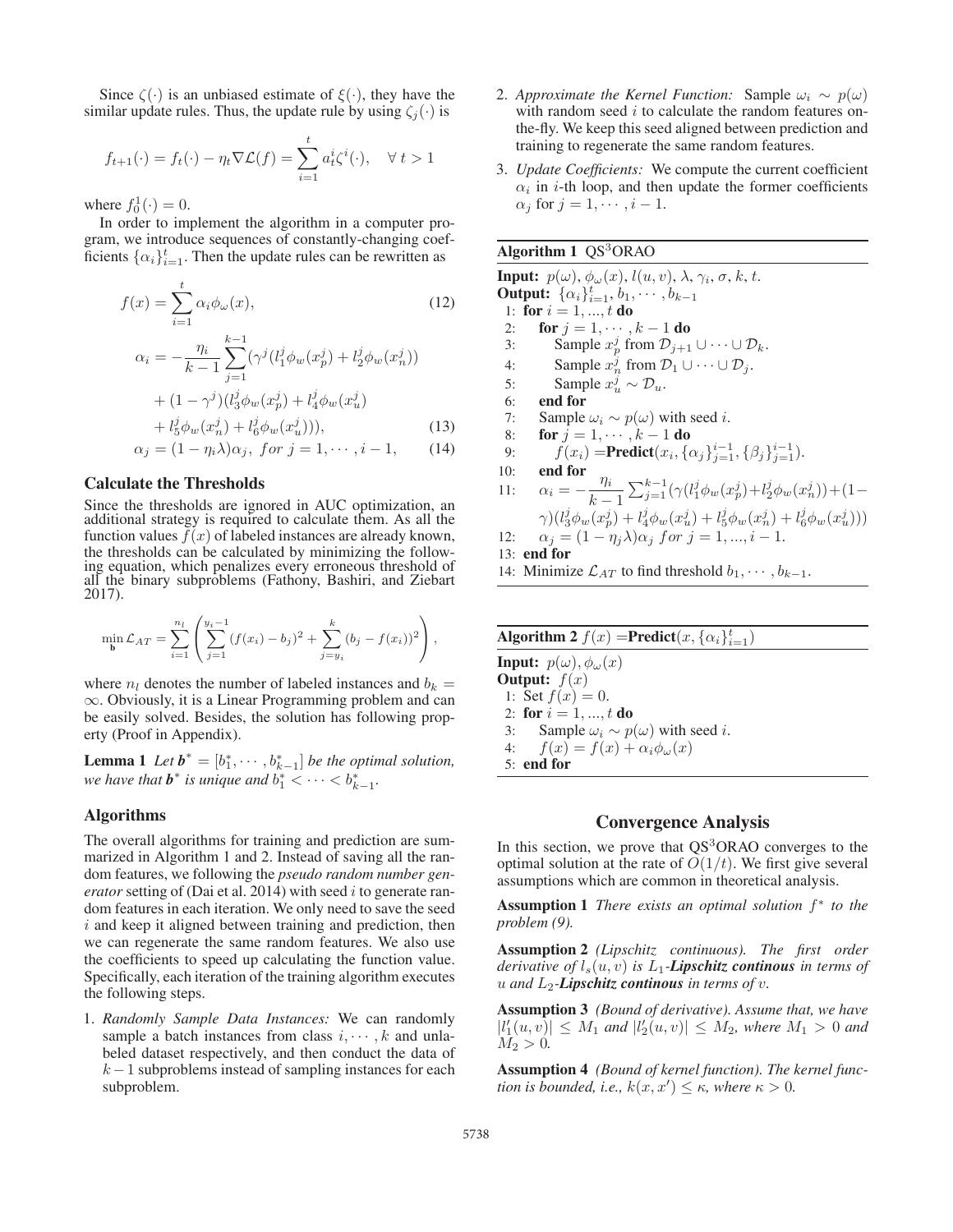Assumption 5 *(Bound of random features norm). The random features norm is bounded, i.e.,*  $|\phi_{\omega}(x)\phi_{\omega}(x')| \leq \phi$ .

Then we prove that  $f_t$  can converge to the optimal solution  $f^*$  based on the framework in (Dai et al. 2014). Since  $f_t$ may outside the RKHS, we use  $h_t$  as an intermediate value to decompose the error between  $f_t$  and  $f^*$ :

$$
|f_t(x) - f^*(x)|^2 \le 2|f_t(x) - h_t(x)|^2 + 2\kappa \|h_t - f^*\|_{\mathcal{H}}^2,
$$

where the first term can be regarded as the error caused by random features and the second term can be regarded as the error caused by randomly sampling data instances. We first give the bound of these two errors in Lemma 2 and Lemma 4 respectively. All the detailed proofs are in Appendix.

Lemma 2 (Error due to random features) *Assume* χ *denote the whole training set. For any*  $x \in \chi$ *, we have* 

$$
\mathbb{E}_{x_p^t, x_n^t, x_u^t, w_t} [f_t(x) - h_t(x)] \le B_{1, t+1}^2,\tag{15}
$$

*where*  $B_{1,t+1}^2 := M^2(\kappa + \phi)^2 \sum_{i=1}^t |a_t^i|$ ,  $M =$  $\frac{1}{k-1}$  $\sum_{j=1}^{k-1} (2 - \gamma^j)(M_1 + M_2)$ , and  $B_{1,1} = 0$ .

**Lemma 3** Suppose  $\eta_i = \frac{\theta}{i}$  ( $1 \le i \le t$ ) and  $\theta \lambda \in (1, 2) \cup$  $\mathbb{Z}_+$ *. We have*  $|a_t^i| \leq \frac{\theta}{t}$  and  $\sum_{i=1}^t |a_t^i|^2 \leq \frac{\theta^2}{t}$  $\frac{1}{t}$ .

Remark 1 *According to Lemmas 2 and 3, the error caused by random features has the convergence rate of* <sup>O</sup>(1/t) *with proper learning rate and*  $\theta \lambda \in (1, 2)$ *.* 

**Lemma 4 (Error due to random data)** *Set*  $\eta_t = \frac{\theta}{t}$ ,  $\theta >$ 0*, such that*  $\theta \lambda \in (1, 2) \cup \mathbb{Z}_+$ *, we have* 

$$
\mathbb{E}_{x_p^t, x_n^t, x_u^t, \omega_t} \left[ \|h_{t+1} - f^*\|_{\mathcal{H}}^2 \right] \le \frac{Q_1^2}{t},\tag{16}
$$

*where*  $Q_1 = \max \left\{ ||f^*||_{\mathcal{H}}, \frac{Q_0 + \sqrt{Q_0^2 + (2\theta \lambda - 1)(1 + \theta \lambda)^2 \theta^2 \kappa M^2}}{2\theta \lambda - 1} \right\}$  $\sqrt{2\theta\lambda-1}$  *,*  $Q_0 = \sqrt{2\kappa^{1/2}(\kappa + \phi)LM\theta^2}$  and  $L = \frac{1}{k-1}$ <br>  $\gamma^j (L_1 + L_2)$ .  $\sum_{j=1}^{k-1} (2 (\gamma^j)(L_1 + L_2).$ 

According to Lemma 2 and Lemma 4, we can bound the error between  $f_t$  and  $f^*$ .

Theorem 1 (Convergence in expectation) *Let* χ *denote the whole training set in semi-supervised learning problem. Set*  $\eta_t = \frac{\theta}{t}, \theta > 0$ *, such that*  $\theta \lambda \in (1, 2) \cup \mathbb{Z}_+$ *.*  $\forall x \in \chi$ *, we have*

$$
\mathbb{E}_{x_t^p, x_t^n, x_t^u, \omega_t} [|f_{t+1}(x) - f^*(x)|^2] \le \frac{2C^2 + 2\kappa Q_1^2}{t},
$$

*where*  $C^2 = (\kappa + \phi)^2 M^2 \theta^2$ .

Remark 2 *Theorem 1 means that for any given* x*, the evaluated value of*  $f_{t+1}$  *at* x *will converge to that of*  $f^*$  *at the rate of* <sup>O</sup>(1/t)*. This rate is the same as that of standard DSG even though our problem is much more complicated and has multiple sources of randomness.*

Table 2: Datasets used in the experiments.

|                    | <b>Name</b> | <b>Features</b> | <b>Samples</b> | classes |
|--------------------|-------------|-----------------|----------------|---------|
|                    | 3D.         | 3               | 434,874        |         |
| <b>Discretized</b> | Sgemm       | 14              | 241,600        | 5       |
|                    | Year        | 90              | 463,715        | 5       |
|                    | Yolanda     | 100             | 400,000        |         |
|                    | Baby        | 1000            | 160,792        | 5       |
| Real-world         | Beauty      | 1000            | 198,502        | 5       |
|                    | Clothes     | 1000            | 278,677        | 5       |
|                    | Pet         | 1000            | 157,836        |         |
|                    |             |                 |                |         |

## Experiments

In this section, we present the experimental results on various benchmark and real-world datasets to demonstrate the effectiveness and efficiency of our proposed  $Q<sup>3</sup>ORAO$ .

## Experimental Setup

We compare the AUC results and running time of  $Q<sup>3</sup>ORAO$ with other methods summarized as follows,

- 1. *SVOREX*: Supervised OR algorithm proposed in (Chu and Keerthi 2007).
- 2. *M-PNU-AUC*: Multi class version of PNU-AUC (Sakai, Niu, and Sugiyama 2018), which focuses on binary semisupervised AUC optimization.
- 3. *M-SAMULT*: Multi class version of SAMULT (Xie and Li 2018), which focuses on binary semi-supervised AUC optimization.

We implemented QSG-ORS<sup>2</sup>AO, SVOREX and SA-MULT in MATLAB. We used the MATLAB code from https://github.com/t-sakai-kure/PNU as the implementation of PNU-AUC. Originally, both PNU-AUC and SAMULT focus on binary semi-supervised AUC optimization problems. We extend them to multi-class version by using a multiclass training paradigm. Specifically, similar to our binary decomposition in our method, we use PNU-AUC and SAMUlT to training  $k - 1$  classifiers,  $f_j(x)$ ,  $j = 1, \dots, k - 1$ , Then we calculate the average AUC of unlabeled by Equation (2). We denote these multiclass versions as M-PNU-AUC and M-SAMULT. For all algorithms, we use the squared pairwise loss function  $l(u, v) = (1 - u + v)^2$  and Gaussian ker-<br>nel  $k(x, x') = \exp(\sigma || x - x'||^2)$ . The hyper-parameters nel  $k(x, x') = \exp(\sigma || x - x' ||^2)$ . The hyper-parameters ( $\lambda$  and  $\sigma$ ) were chosen via 5-fold cross-validation from the  $(\lambda$  and  $\sigma)$  were chosen via 5-fold cross-validation from the region  $\{(\lambda, \gamma)|2^{-3} \leq \lambda \leq 2^3, 2^{-3}\sigma \leq 2^3\}$ . The trade-off parameters  $\{\gamma^j\}$  for  $k-1$  subproblems were searched from 0 to 1 at intervals of 0.1.

Note all the experiments were run on a PC with 56 2.2GHz cores and 80GB RAM and all the results are the average of 10 trials.

#### Datasets

Table 2 summarizes 4 regression datasets collected from UCI, LIBSVM repositories and 4 real-world datasets from Amazon product datasets<sup>1</sup>. We discretize the regression datasets into equal-frequency bins. For real-world datasets,

<sup>1</sup> http://jmcauley.ucsd.edu/data/amazon/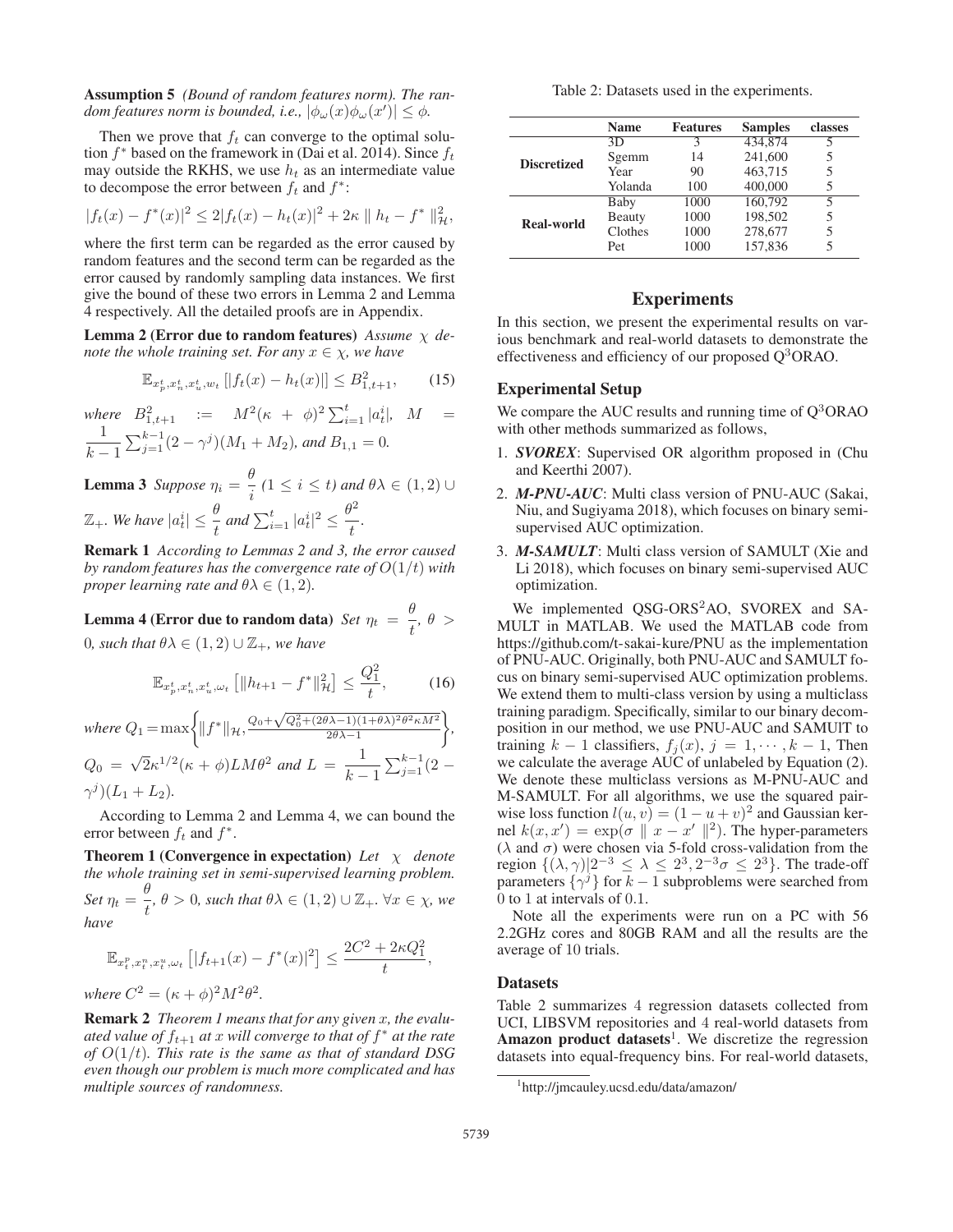

Figure 1: The training time of QS<sup>3</sup>ORAO, M-SAMULT and M-PNU-AUC against different sizes of unlabeled samples, where the sizes of labeled samples are fixed at 500. (The lines of M-SAMULT and M-PNU-AUC are incomplete because their implementations crash on larger training sets.)



Figure 2: The boxplot of AUC results on unlabeled datasets for SVOREX, M-PNU-AUC, M-SAMULT and our QS<sup>3</sup>ORAO.

we first use TF-IDF to process text data, and then reduce the data dimensions to 1000 by using SVD. To conduct the experiments for semi-supervised problems, we randomly sample 500 labeled instances and drop labels of the rest instances. All the data features are normalized to  $[0, 1]$  in advance.

#### Results and Disscussion

Figure 2 presents the AUC results on the unlabeled dataset of these algorithms. The results show that in most cases, our proposed QS<sup>3</sup>ORAO has the highest AUC results. In addition, we also compare the AUC results with supervised method SVOREX which uses 500 labeled instances to train a model. Obviously, our semi-supervised learning method has higher AUC than SVOREX, which demonstrate that incorporating unlabeled instances can improve the performance.

Figure 1 presents the training time against different size of unlabeled samples. The two lines of M-SAMULT and M-PNU-AUC are incomplete. This is because these two methods need to save the whole kernel matrix, and as unlabeled data continues to increase, they are all out of memory. In contrast, QS<sup>3</sup>ORAO only need to keep m random features in each iteration. This low memory requirement allows it to do an efficient training for large scale datasets. Besides, we can easily find that our method is faster than M-SAMULT and M-PNU-AUC when the number of unlabeled instances is larger than 10000. This is because the M-SAMULT and M-PNU-AUC need  $O(n^3)$  operations to compute the inverse of kernel matrix. Differently, QS<sup>3</sup>ORAO uses RFF to approximate the kernel function, and each time it only needs  $O(Dn)$ operations to calculate the random features with seed i.

Based on these results, we conclude that QSG-S2AUC is superior to other state-of-the-art algorithms in terms of efficiency and scalability, while retaining similar generalization performance.

## **Conclusion**

In this paper, we propose an unbiased objective function of semi-supervised OR AUC optimization and propose a novel scalable algorithm,  $QS<sup>3</sup>ORAO$  to solve it. We decompose the original problem by  $k - 1$  parallel hyperplanes to  $k - 1$ binary semi-supervised AUC optimization problems. Then we use a DSG-based method to achieve the optimal solution. Even though this optimization process contains four sources of randomness, theoretically, we prove that  $QS<sup>3</sup>ORAO$  has a convergence rate of  $O(1/t)$ . The experimental results on various benchmark datasets also demonstrate the superiority of the proposed QS<sup>3</sup>ORAO.

## Acknowledgments

This work was supported by Six talent peaks project (No. XYDXX-042) and the 333 Project (No. BRA2017455) in Jiangsu Province and the National Natural Science Foundation of China (No: 61573191).